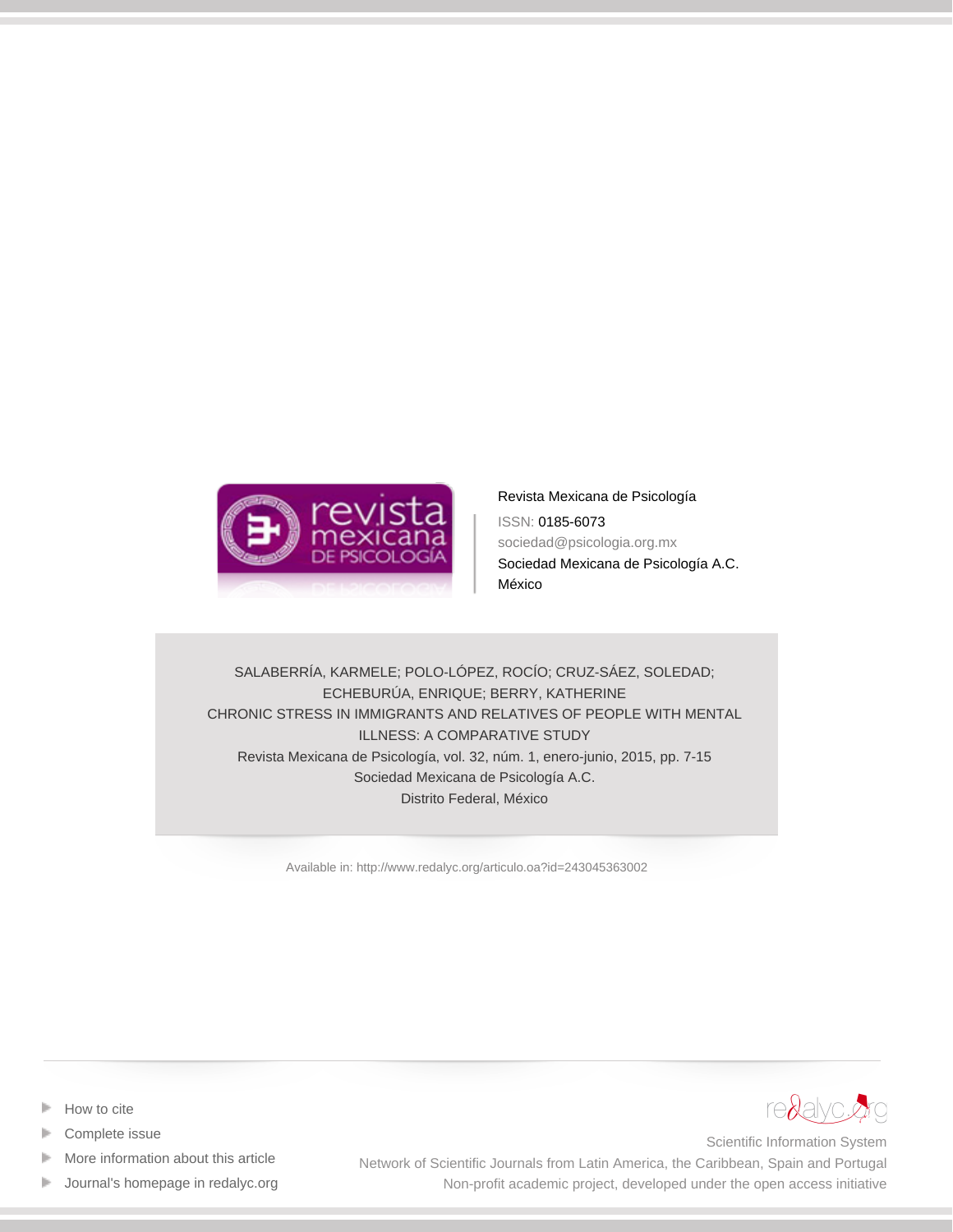# CHRONIC STRESS IN IMMIGRANTS AND RELATIVES OF PEOPLE WITH MENTAL ILLNESS: A COMPARATIVE STUDY1

# ESTRÉS CRÓNICO EN INMIGRANTES Y FAMILIARES DE PERSONAS CON TRASTORNO MENTAL: UN ESTUDIO COMPARATIVO

KARMELE SALABERRÍA, ROCÍO POLO-LÓPEZ, SOLEDAD CRUZ-SÁEZ AND ENRIQUE ECHEBURÚA<sup>2</sup> *Facultad de Psicología, Universidad del País Vasco*

## KATHERINE BERRY *School of Psychology and Sciences, Manchester University*

Citación: Salaberría, K., Polo-López, R., Cruz-Sáez, S., Echeburúa, E. and Berry, K. (2015). Chronic stress in immigrants and relatives of people with mental illness: A comparative study. *Revista Mexicana de Psicología*, 32(1), 7-15.

Resumen: La inmigración y la convivencia con una persona que padece un trastorno mental severo son situaciones estresantes que provocan altos niveles de malestar. El propósito de este estudio es comparar el estrés crónico en inmigrantes y en familiares de enfermos mentales. La muestra está compuesta por 108 adultos mayores de edad (58 inmigrantes y 50 familiares de enfermos con trastorno mental) que buscan ayuda por su malestar emocional. Los resultados muestran que hay una sobrerrepresentación de mujeres en ambos grupos. Los inmigrantes son más jóvenes, tienen menor nivel de estudios y cuentan con mayores tasas de paro que los familiares de enfermos mentales. Ambas muestras presentan una sintomatología psicopatológica elevada y un nivel de autoestima bajo. Los tratamientos bien establecidos y efectivos para los familiares de enfermos mentales podrían ser de utilidad también para los inmigrantes, ya que éstos presentan niveles de sintomatología similares.

*Palabras clave:* expatriación, cuidadores, comparación, alteraciones emocionales, diferencias de género.

Stress is the physiological, emotional, cognitive and behavioral response that manifests itself when demands are made of a person, who overwhelms his or her capacity to cope. When the stressor is prolonged and chronic, it can physically, emotionally, cognitively and behaviorally exhaust the individual (Lazarus & Folkman, 1986).

Abstract: Being immigrant or living with a person who experiences mental disorders can lead to high levels of emotional problems. The aim of this study is to compare chronic stress in immigrants and relatives. The sample comprised 108 adults (58 immigrants and 50 relatives) who were seeking help due to their emotional problems. In both groups there was an overrepresentation of women. The immigrants were younger; had a lower level of education and higher unemployment rates than the relatives. Both groups showed high levels of symptoms and low selfesteem. The fact that immigrants report similar symptoms to relatives might mean that some of the treatments for relatives, which are well established and effective, could be applied to immigrants.

*Keywords:* expatriation, caregivers, comparison, emotional disturbance, gender differences.

The consequences of stress are manifested at different levels (Crespo & Labrador, 2003; Sandín, 2003): *a)* at an emotional/physiological level, anxiety, fear, irritability and depressive moods are exhibited; *b)* at a cognitive level, we can often detect decreased attention, memory and concentration impairment and reduction in the ability to solve

<sup>&</sup>lt;sup>1</sup> Acknowledgements. Research supported by a Basque Government grant (1T-430-10) and by a scholarship of the Basque Government 2 Address correspondence to: Enrique Echeburúa, Facultad de Psicología, Avda. de Tolosa, 70. San Sebastian 20018, España. E-mail: enrique.echeburua@ehu.es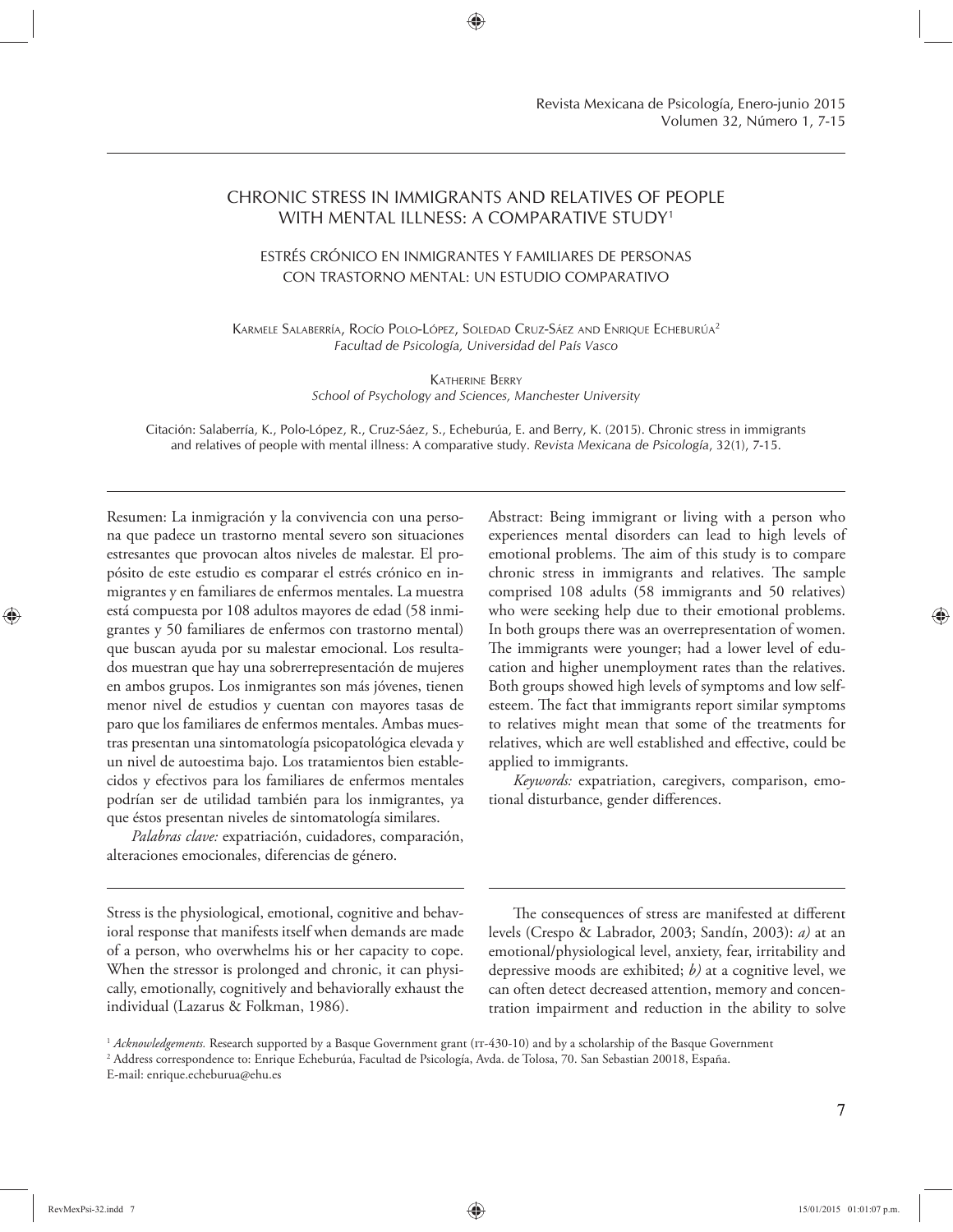problems and learn, such as forgetfulness, mental blocks, mistakes, constant worry and indecision; and *c)* at a behavioral level we can observe decreased productivity, fatigue, increased tobacco and alcohol consumption, sleep and eating disorders, escape, avoidance and social isolation.

From a diagnostic point of view, according to the DSMiv-tr (American Psychiatric Association, 2002), an adjustment disorder (anxious, depressive or mixed type), which is produced in response to a recognizable psychosocial stressor, is the diagnostic category that is most frequently associated to the experience of chronic stress (Pérez-Sales, 2008). This disorder is highly prevalent and can be present between 5 and 21% of outpatients and in 7.1% of hospital admissions (Botella, Baños, & Guillén, 2008; Carta, Balestrieri, Murru, & Hardoy, 2009).

Living with a family member who has a severe mental problem or coping with the migration process frequently involves a chronic stress of great intensity, which affects multiple areas of a person's life. Families have become the essential community support for people affected by severe psychiatric problems. Couples' problems, disagreements and tensions among family members, social marginalization and a lack of support are common among families with a member with mental health problems. Thus children, parents, brothers and partners of the people with severe and/ or chronic mentally health problems are at increased risk of developing mental health problems themselves and show higher rates of emotional disorders (American Academy of Child and Adolescent Psychiatry, 2002; Barrowclough & Tarrier, 1992; Rodríguez, Padilla, Caballero, & Rodríguez, 2002; Sánchez del Hoyo & Sanz, 2004).

In fact, caring for a person with health problems involves addressing a range of stressful situations (Stefani, Seidman, Pano, Acrich, & Bail, 2003), such as progressive dependence, disruptive behaviors presented by the patient, the restriction of freedom, loss of past lifestyles and tackling new tasks related to the demands of the life cycle. Specifically, sources of stress for caregivers are diverse: the lack of understanding of family behavior and denial of problem existence for this person, discussions and difficulties in relationships, not knowing how to act in the daily living and the financial and legal consequences. There are also difficulties with the health system in the process of diagnosis and treatment of the disease (London School of Economics, 2012; Treanor, Lobban, & Barrowclough, 2011).

According to Bayés, Arranz, Barbero and Barreto (1997), in at least 80% of cases it is the family who takes care of the person with mental health problems in the family home. Sixty-five percent of the caregivers who take care

*Revista Mexicana de Psicología Vol. 32, Núm. 1, Enero-junio 2015* of the patient will undergo substantial changes in their lives and a significant decline in their physical and psychological health. Up to 20% of these will develop a strong clinical profile known as "Burnout" or "Burn-out Caregiver Syndrome".

In terms of immigrant stress, the most common sources of stress are derived from getting to the destination country, obtaining residence, work permits, finding a job, coping with the fear of deportation, registration, having access to health care, earning enough money to survive and pay the debts, overcoming prejudices and/or achieving family reunification (Breslau et al., 2011; Kinzie, 2006). So, the immigrant has to face chronic, multiple and highly stressful psychosocial stimuli (Steel et al., 2006) without a social support network and lacking a sense of control (Coffman & Norton, 2010; Delgado & Senín, 2011; Gimeno, Lafuente, & González, 2014). All these can give way to various symptoms of depression, anxiety, somatic symptoms and symptoms of confusion (Achotegui, 2008; Farley, Galves, Dickinson, & Díaz, 2005; Salaberría, Corral, Sánchez, & Larrea, 2008).

In summary, both the immigrant population and the relatives of mental health patients have to cope with stressful situations of great intensity and duration, many of them novel and unpredictable, which generate great uncertainty and ambiguity (Drake, O'Neal, & Wallach, 2008). Usually, these difficulties are experienced in isolation and with little social support, because of prejudice in the case of the immigrant population (Chandler, Charles, & Yung-mei, 2001) and the social stigma in the case of the families of people with mental health problems. According to Talarn, Navarro, Rossell and Rigat (2006), who describe the experience of acute stress, chronic stress and trauma, both living with a family member with long-term mental health needs, as well as living as an immigrant, can be considered stressful situations that can lead the affected individuals to experience an intense emotional reaction and/or hard and long periods of adaptation.

Given the scarcity of Spanish comparative and descriptive studies on these types of populations, the main aims of this study are to define the sociodemographic profile and determine the level of their symptoms and self-esteem of both samples, as well as comparing them. A secondary aim is to specify the type of target-behaviors that arise when immigrants or relatives of people with mental health problems seek therapeutic help. The interest of these aims is that those people belong to vulnerable populations who could benefit from preventive interventions to address adaptive problems and prevent the development of more severe disorders.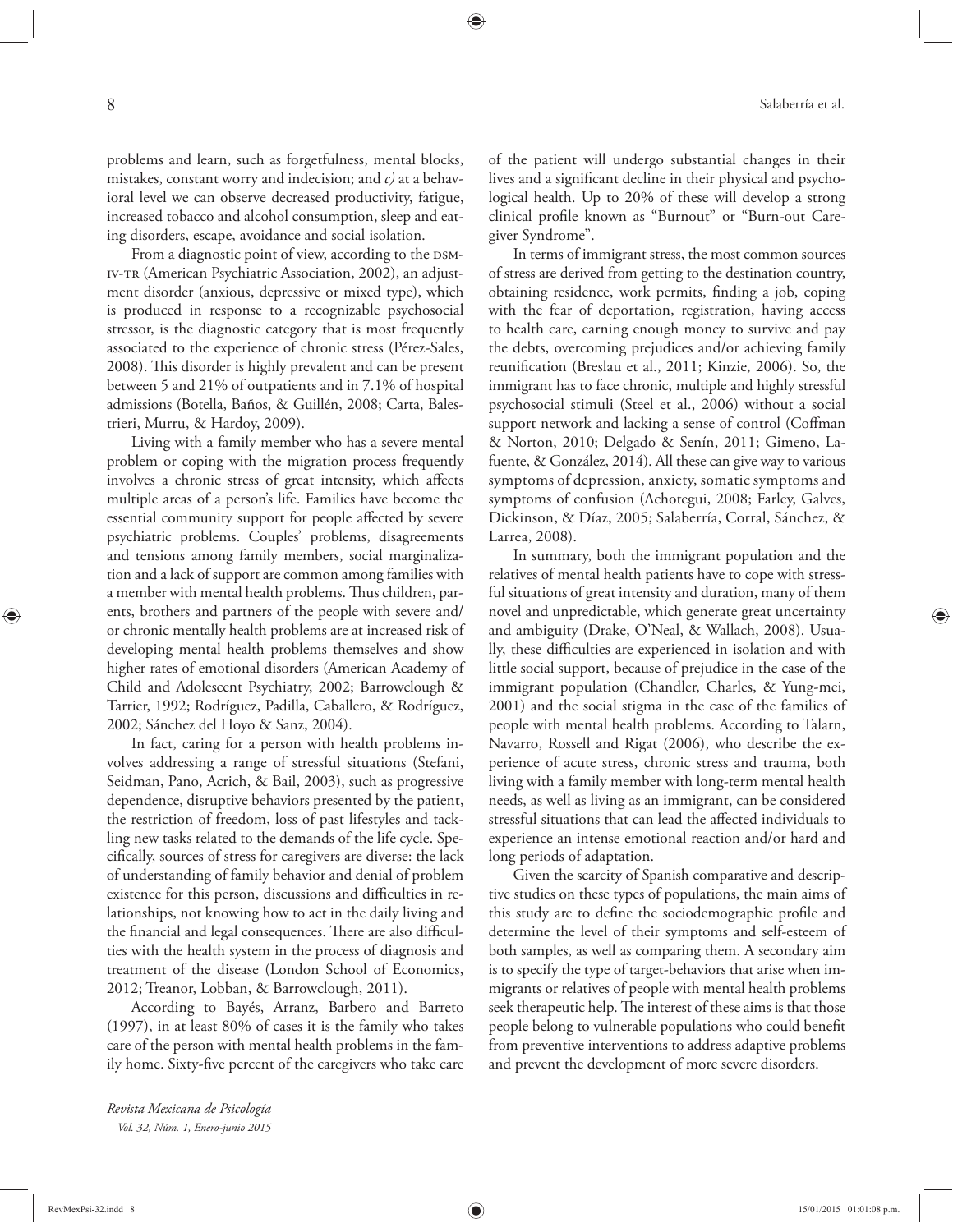### METHOD

#### *Participants*

The study sample consisted of 108 adults (58 immigrants and 50 relatives of patients with mental disorder). In both cases, they were people who attended a psychological support program which is designed to alleviate the symptomatology associated with the migration process in the first case and to alleviate stress associated with living with the family member in the second case. This program was carried out in the School of Psychology at the University of the Basque Country. The inclusion criteria for admission to the study were the following: *a)* to be aged over 18 years, *b)* to be able to complete the questionnaires, and *c)* meet diagnostic criteria for an adjustment disorder. The specific criteria for admission of the sample of immigrants were being first generation, spending more than 3 months outside their countries of origin and having an economic motivation; and in the case of relatives, to have lived or to be living with the family member with mental health problems, and not have a severe mental disorder (schizophrenia, bipolar disorder) or addictive disorder.

The immigrant populations were mainly from Latin America (51) and Africa (7, 5 of whom were from Morocco, the other 2 came from Sub-Saharan Africa). Regarding relatives, they were 19 descendants, 16 parents, 9 sister/ brothers and 6 couples. Their families have been affected by psychotic disorders (27 persons), bipolar disorders (10 persons), addictions (6 persons), chronic depression (3 persons), personality disorders (3 persons) and autism (1 person).

## *Design*

The design of the study was cross-sectional.

### *Instruments*

A structured interview was used to collect demographic information.

scl-90-r Scale (Derogatis, 1975; Spanish version by González de Rivera, 2002). This instrument was used to evaluate the presence of general psychopathological symptoms. The scale consists of 90 items with 5 possible answers on a Likert scale, ranging from 0 (*none*) to 4 (*very*  *much*). The scale assesses nine symptom dimensions (Somatization, Obsession-Compulsion, Interpersonal Sensitivity, Depression, Anxiety, Hostility, Phobic Anxiety, Paranoid Ideation and Psychoticism). It also provides three global indexes that reflect the severity of symptoms: the global severity index (gsi), the overall rate of positive symptoms (PST) and the index of the symptoms intensity (PSDI). The internal consistency of the questionnaire ranges from .81 to .90 and the test-retest reliability from .78 to .90.

Self-Esteem Scale (Rosenberg, 1965; Spanish version by Echeburúa, 1995). This self-report measure aims to assess the feeling of satisfaction that a person has about him/herself. This instrument consists of 10 general items that score from  $1$  to  $4$  on a Likert scale. The range of the questionnaire is from 10 to 40, the higher the score, the greater the self-esteem. The test-retest reliability is .85, the alpha coefficient of internal consistency is .92. The cut-off score in an adult population is 29 (R. A. Ward, 1977).

Target-Behaviors Scale (Echeburúa & Corral, 1987). This is a self-report measure, in which patients make up a list of five types of behavior that they want to improve and would represent a significant benefit to the quality of their lives. These are going to be the target-behaviors in the therapeutic process. These five target-behaviors are valued according to their degree of difficulty from 1 to 10 each, with a range varying from 5 to 50. The test-retest reliability is .85.

# *Procedure*

After obtaining permission from the Ethics Committee of the University, the existence of a free psychological support program for immigrants and families of the mentally ill people was spread through the media, aid organizations and institutions linked to both types of populations (Red Cross, Caritas, Association of Mentally Ill Patients, Alcoholics Anonymous, etc.). Those interested, who got in touch with the program, were assessed to see if they met the inclusion criteria. They were then offered information about the program and asked for their informed consent. Finally, the assessments were carried out over 2 sessions, (one hour each session), by a clinical psychologist.

The psychological support program described in this study was carried out in the School of Psychology of San Sebastian (Basque Country, Spain) from 2008 to 2012.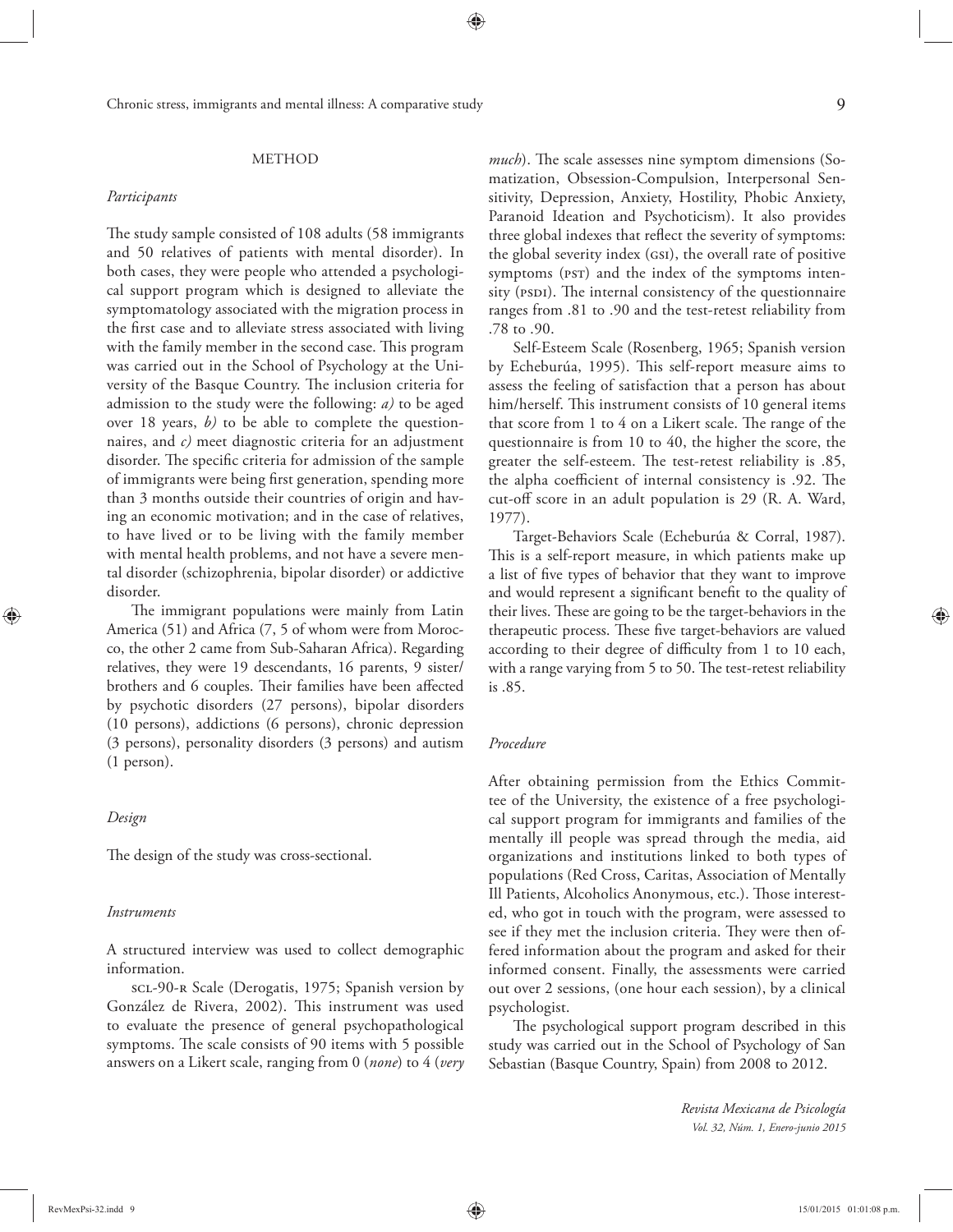ssps 20 was used for analyzing the data. The data were all normally distributed. Descriptive analysis (means, standard deviations and frequencies) and group comparisons were performed using *t* tests for independent measures in quantitative variables and chi-squared tests for qualitative variables. The effect size was calculated using Cohen's *d* (quantitative variables) and Cramer's *V* (qualitative variables). In addition, scores of the sample were compared to the normal population scales of the scL-90-R.

#### RESULTS

# *Sociodemographic variables*

Table 1 describes the main demographic characteristics of the two samples. Most individuals who came to the program for counseling were women (82%).

The immigrants' sample was of younger people (on average 33.57 years old *SD* = 9.2), had a lower level of education and had higher unemployment rates. They also had a lower income level and on average had been away from their country for 3.5 years (40.97 months *SD* = 32.65), so they were still in the first phase of settlement. The relatives of the patients with mental health problems had been living with them for an average of 24.48 years (*SD* = 7.84), they were middle-aged (on average 44.56 years old *SD* = 15.5), 62% of them were married and more than half of the sample group had University degrees and were economically better off. Despite the differences being statistically significant, these differences were moderate, except in the case of age ( $t = 4.37$ ;  $p < .001$ ;  $d = 0.86$ ).

# *Psychopathological variables, self-esteem and target-behaviors in both samples of participants*

Table 2 describes the main features of psychopathology and self-esteem of the two samples. Both immigrants and the families of people with mental health problems had scores well above the 50th percentile of the general population in the Global Severity Index (GSI) of SCL-90-R. And

| Variables              | Immigrants       |      | Relatives of mentally ill<br>people |                | Chi $(d.f.)$ / V               |
|------------------------|------------------|------|-------------------------------------|----------------|--------------------------------|
|                        | $\boldsymbol{N}$ | $\%$ | N                                   | $\frac{0}{0}$  |                                |
| <b>SEX</b>             |                  |      |                                     |                | $\chi^2$ (1) = 0.37/ 0.06      |
| Men                    | $\circ$          | 15.5 | 10                                  | 20             |                                |
| Women                  | 49               | 84.5 | 40                                  | 80             |                                |
| <b>CIVIL STATUS</b>    |                  |      |                                     |                | $\chi^2$ (3) = 5.60/ 0.23      |
| Single                 | 18               | 31   | 13                                  | 26             |                                |
| Married                | 25               | 43.1 | 31                                  | 62             |                                |
| Divorced               | $\overline{9}$   | 15.5 | 5                                   | 10             |                                |
| Widower                | 6                | 10.3 |                                     | $\overline{2}$ |                                |
| <b>EDUCATION LEVEL</b> |                  |      |                                     |                | $\chi^2$ (2) = 17.78***/0.40   |
| First level            | 15               | 25.9 | 11                                  | 22             |                                |
| Secondary level        | 32               | 55.2 | 11                                  | 22             |                                |
| Universitary level     | 11               | 19   | 28                                  | 56             |                                |
| <b>WORK</b>            |                  |      |                                     |                | $\chi^2$ (2) = 8.01*/ 0.27     |
| Working                | 33               | 56.9 | 31                                  | 62             |                                |
| Unemployment           | 24               | 41.4 | 12                                  | 24             |                                |
| Studyng/other          | 1                | 1.7  | 7                                   | 14             |                                |
| <b>INCOME</b>          |                  |      |                                     |                | $\chi^2$ (1) = 20.17*** / 0.43 |
| Less than $1000 \in$   | 51               | 87.9 | 24                                  | 48             |                                |
| More than $1000 \in$   | 7                | 12.1 | 26                                  | 52             |                                |

## Table 1. *Sociodemographic characteristics of the samples*

\*  $p < .05$ ; \*\*  $p < .01$ ; \*\*\*  $p < .001$ .

*Revista Mexicana de Psicología Vol. 32, Núm. 1, Enero-junio 2015*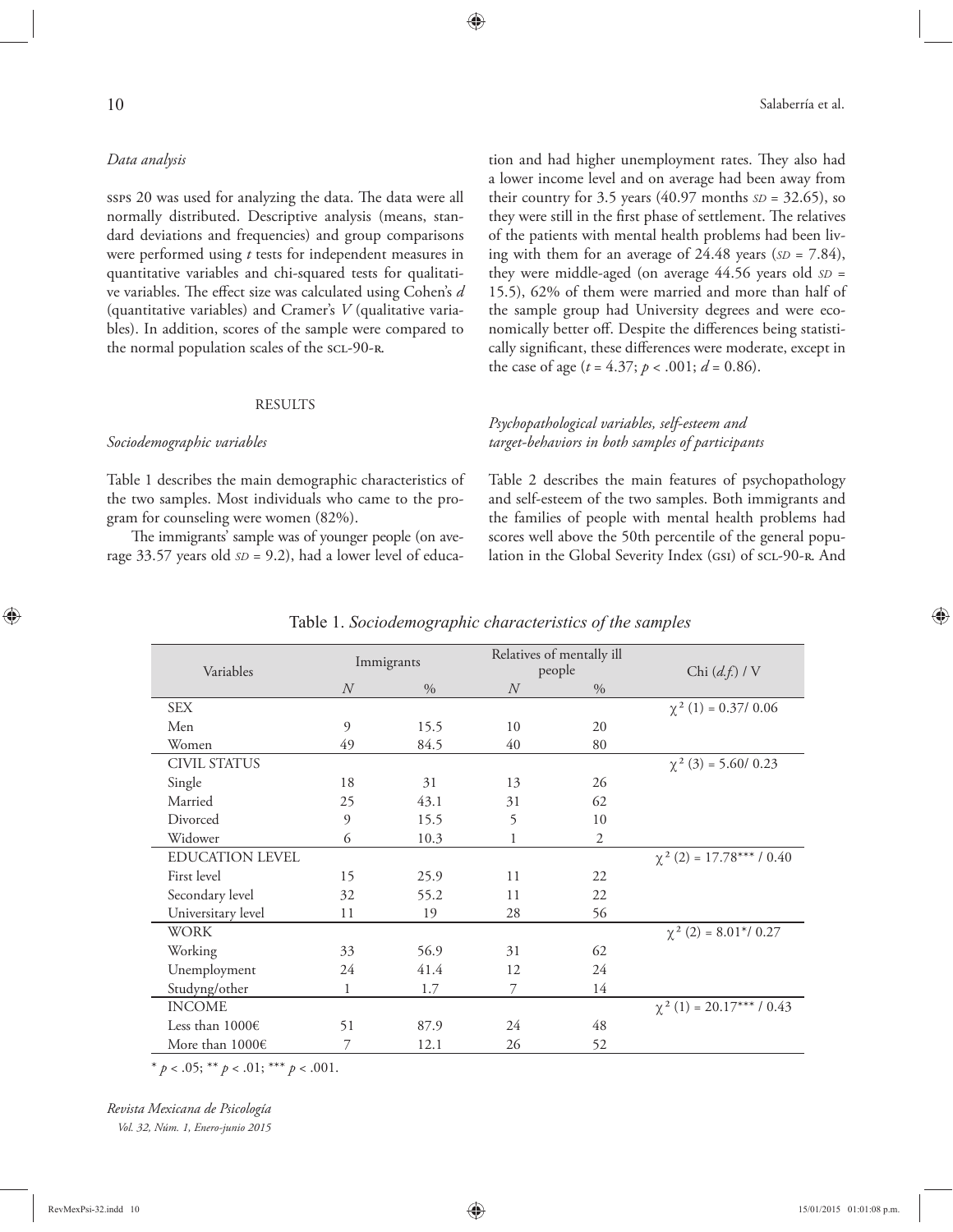at a level of specific dimensions, both relatives, with percentiles between 85 and 95, and immigrants, with scores corresponding to percentiles 95-97, were well above the average percentiles of the general population in all subscales. Therefore, both samples had significant emotional problems when compared with the general population.

Comparing the two samples, the overall level of emotional distress and psychopathology were higher in the immigrant population than in the population of relatives. For example, the differences were statistically significant for the GSI ( $t = 3.65$ ,  $p < .001$ ) and with a medium effect size (*d*)  $= 0.72$ ). More specifically, the immigrant population had higher scores on the subscales related to interpersonal relationships (Interpersonal Sensitivity, Paranoid Ideation, Psychoticism and Hostility). Thus, immigrants showed more shame, inferiority feelings, hypersensitivity to the

opinions of others, suspicion, fear of loss of autonomy, need for control, social alienation, anger, irritability, rage and resentment. The size of the differences was large in Paranoid Ideation (*t* = 4.56, *p* < .001, *d* = 0.89) and Psychoticism (*t* = 4.92, *p* < .001, *d* = 0.95) subscales.

As for the anxious-depressive symptoms, scores were also higher in the immigrant population, but the size of the difference was medium (Depression subscale,  $d = 0.74$ , and Anxiety subscale,  $d = 0.50$ ).

Furthermore, the level of self-esteem was below the cut off score in both samples, but scores did not differ statistically between the groups. Finally, the level of difficulty in target - behaviors that participants wished to work on the psychological support program was perceived as high (mean: 40; range 5 to 50) and was similar in both samples.

| Variables         | Immigrants<br>$(n = 58)$ |              |                        | Relatives of mentally ill people<br>$(n = 50)$ |       |                | Comparisons     |
|-------------------|--------------------------|--------------|------------------------|------------------------------------------------|-------|----------------|-----------------|
|                   | ${\cal M}$               | SD           | $\mathbf{P}\mathbf{c}$ | $\cal M$                                       | SD    | P <sub>c</sub> | $t$ / $d$       |
| $SCL-90-R$        |                          |              |                        |                                                |       |                |                 |
| Somatization      | 1.68                     | 0.87         | 90                     | 1.41                                           | 0.73  | 85             | 1.72 / 0.34     |
| Obsession         | 1.84                     | 0.75         | 95                     | 1.60                                           | 0.82  | 90             | 1.60 / 0.31     |
| Interpersonal     | 1.93                     | 0.75         | 97                     | 1.47                                           | 0.89  | 95             | $2.89** / 0.56$ |
| Depression        | 2.48                     | 0.66         | 97                     | 1.95                                           | 0.77  | 95             | $3.85***/0.74$  |
| Anxiety           | 1.84                     | 0.86         | 95                     | 1.46                                           | 0.65  | 90             | $2.61**/0.50$   |
| Hostility         | 13.4                     | $\mathbf{1}$ | 90                     | 0.92                                           | 0.65  | 85             | $2.60*$ / 0.50  |
| Phobic Anxiety    | 0.98                     | 0.87         | 90                     | 0.76                                           | 0.65  | 85             | 1.45 / 0.28     |
| Paranoid Ideation | 1.76                     | 0.78         | 95                     | 1.09                                           | 0.73  | 85             | $4.56***/0.89$  |
| Psychoticism      | 1.25                     | 0.63         | 97                     | 0.68                                           | 0.56  | 90             | $4.92***/0.95$  |
| GSI               | 1.75                     | 0.58         | 97                     | 1.36                                           | 0.50  | 95             | $3.65***/0.72$  |
| <b>PST</b>        | 60.6                     | 15.16        | 97                     | 50.3                                           | 14.21 | 95             | $3.62***/0.70$  |
| PSDI              | 2.50                     | 0.57         | 90                     | 2.40                                           | 0.60  | 85             | 0.90<br>/ 0.17  |
| SELF-STEEM        |                          |              |                        |                                                |       |                |                 |
| $(10-40)$         | 27.16                    | 4.18         |                        | 27.48                                          | 4.82  |                | $-0.36/0.07$    |
| TARGET-BEHAVIORS  |                          |              |                        |                                                |       |                |                 |
| $(5-50)$          | 40.86                    | 6.31         |                        | 40.94                                          | 4.92  |                | $-0.07/0.10$    |

Table 2. *Psychopathological variables, self-esteem and target-behaviors in both samples*

Pc: SCL-90-R percentils of general population.

\*  $p < .05$ ; \*\*  $p < .01$ ; \*\*\*  $p < .001$ .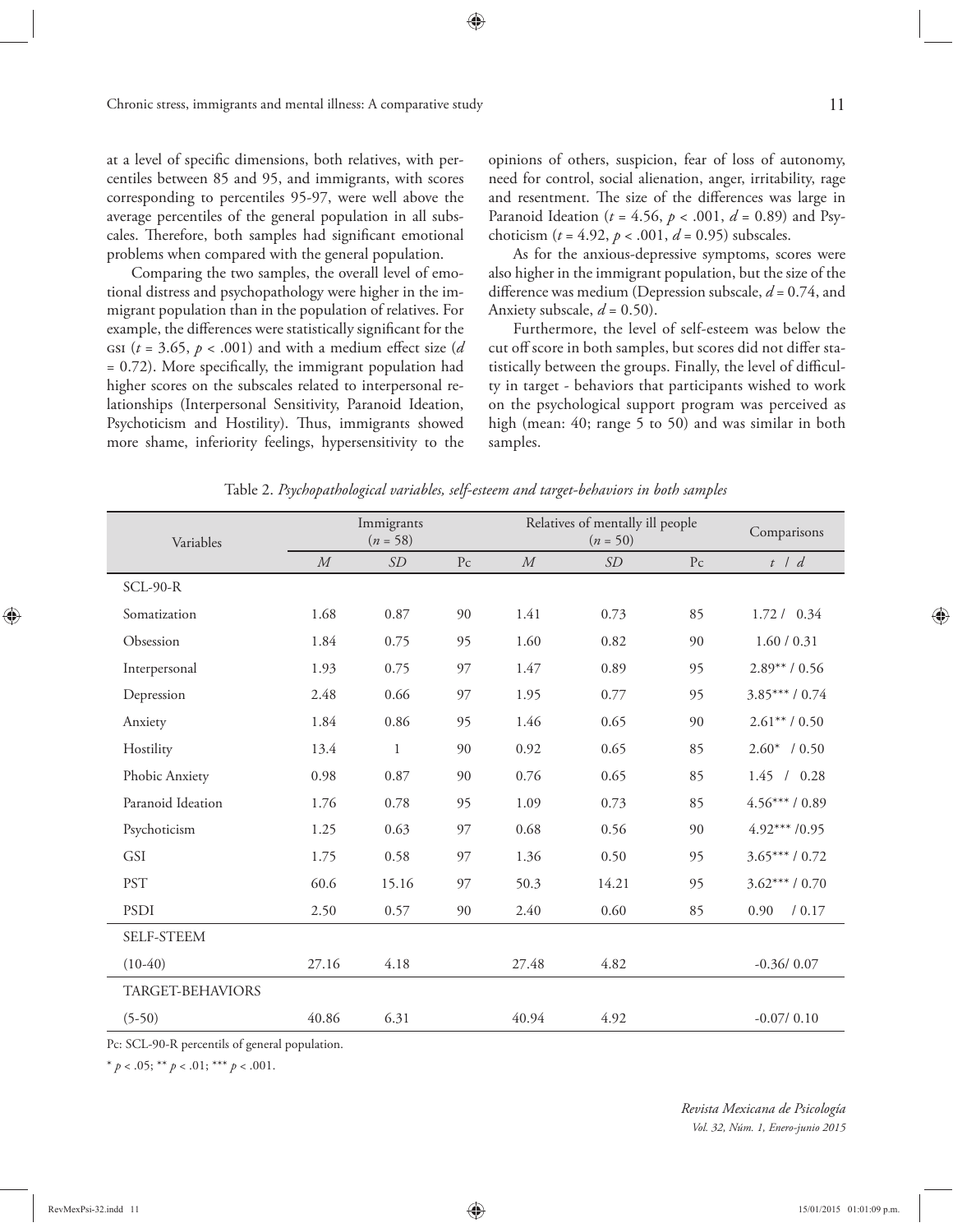From a qualitative point of view, some examples of target-behaviors frequently reported by immigrants for working in therapeutic process were: to be stronger, less afraid and face situations; to worry less and to be able to focus on reality; to be able to handle anxiety and nervousness, shyness and embarrassment; and to reduce perfectionism. Some examples of target-behaviors reported by relatives of the mentally ill patients were: to manage anxiety and panic; to improve family communication and social skills; to reduce the level of self-demand; to manage excessive worry and to handle feelings of guilt.

#### DISCUSSION

According to the results obtained in this study, the prevalence of women in the total sample is much higher (about 80%) than men. The caregiving role usually falls upon women (Crespo & López, 2008), which may explain the relatively high proportion of women in the sample of the relatives (Kuipers, Onwumere, & Bebbington, 2010). Regarding immigration, women are seeking more support because they are in a more vulnerable position than men, have poorer working and economic conditions, have also very often left their children in their countries of origin, and suffer from more stress than men (Aroian, Norris, González de Chávez, & García, 2008; Dalgard & Thapa, 2007; Hidalgo, Peralta, Robles, Vilar-López, & Pérez-García, 2009; Patiño & Kirchner, 2011). This finding is consistent with studies on the demand for care at Mental Health Centers by female patients with anxious-depressive symptomatology and adaptive disorders (Benton & Lynch, 2005; De las Cuevas, González de Rivera, Benítez, & Gracia, 1991; Echeburúa, Salaberría, Corral, Cenea, & Berasategui, 2006).

Clinically, chronic stress involved in the migration process or in living with people with mental health problems creates a significant emotional distress, as shown in other studies (Aznar & Berlanga, 2004; Weissman, Gomes, & López, 2004). More specifically, the level of psychopathological distress is well above the 50th percentile of the general population, reflecting the need to provide support for these populations. The situations that they face threaten their coping skills and produce high levels of distress (Lobban, Barrowclough, & Jones, 2003; Valiente, Sandín, Chorot, Santed, & González de Rivera, 1996).

When comparing the two samples, immigrants were younger, were less educated and were in a lower socioeconomic and poorer employment situation, which may give

*Revista Mexicana de Psicología Vol. 32, Núm. 1, Enero-junio 2015* rise to a greater emotional instability, as shown in previous studies (Magaña & Hovey, 2003; Salinero-Fort et al., 2012). In terms of psychopathology, immigrants had a higher intensity of symptoms than family members. This finding can be explained by the economical insecurity, the greater social isolation and uncertain legal situation that immigrants face. The psychosocial stress that the immigrant population has to face, along with the effort to adapt to a new culture, may explain the higher number of and type of symptoms experienced (Bhugra, 2004; Collazos, Qureshi, Antonín, & Tomás-Sábado, 2008). Furthermore, the period of time exposed to stressful stimuli is different between the two samples: the relatives have been exposed to the stressor for a longer period of time and they could therefore be more accustomed to the burden of the stressful situation involved.

However, the symptom profile is similar in both samples. In both groups there are two groups of symptoms: first, those related to interpersonal relationships (interpersonal sensitivity, psychoticism and paranoid ideation) with levels of distress somewhat higher among immigrants; and secondly, those related to the presence of recurrent and repetitive thoughts (emotional tension, dysphoric mood, hopelessness and helplessness), which are related to anxiety-depressive symptoms.

Regarding the level of self-esteem, it was low in both groups, without differences between them. The stigma of mental illness and the feeling of guilt of the family members (Harter, 2000), as well as the social prejudice in the case of immigrants (Gee, Ryan, Laflamme, & Holt, 2006; C. Ward, 2008), may explain the negative self-image in these groups of individuals.

Finally, the perception of low self-effectiveness in dealing with stressful situations, poor social support, economic hardship and fatigue resulting from protracted situations, as well as low self-esteem, make it difficult to cope with stressful situations. Thus, from the viewpoint of targetbehaviors, there are common aspects that are highlighted by both relatives of people with mental health problems and immigrants. Specifically, anxiety and concern management, and the reduction in self-demand, are common features that were identified in both samples.

This study contributes to a better understanding of people who are under chronic stress (Whaley & Davis, 2007). And this is essential, because untreated cases can evolve in time to become more severe disorders and consume more health care resources (Pincus, McQueen, & Elinson, 2005; Tizón, 1992) and for developed culturally adapted mental health interventions (Griner & Smith, 2006).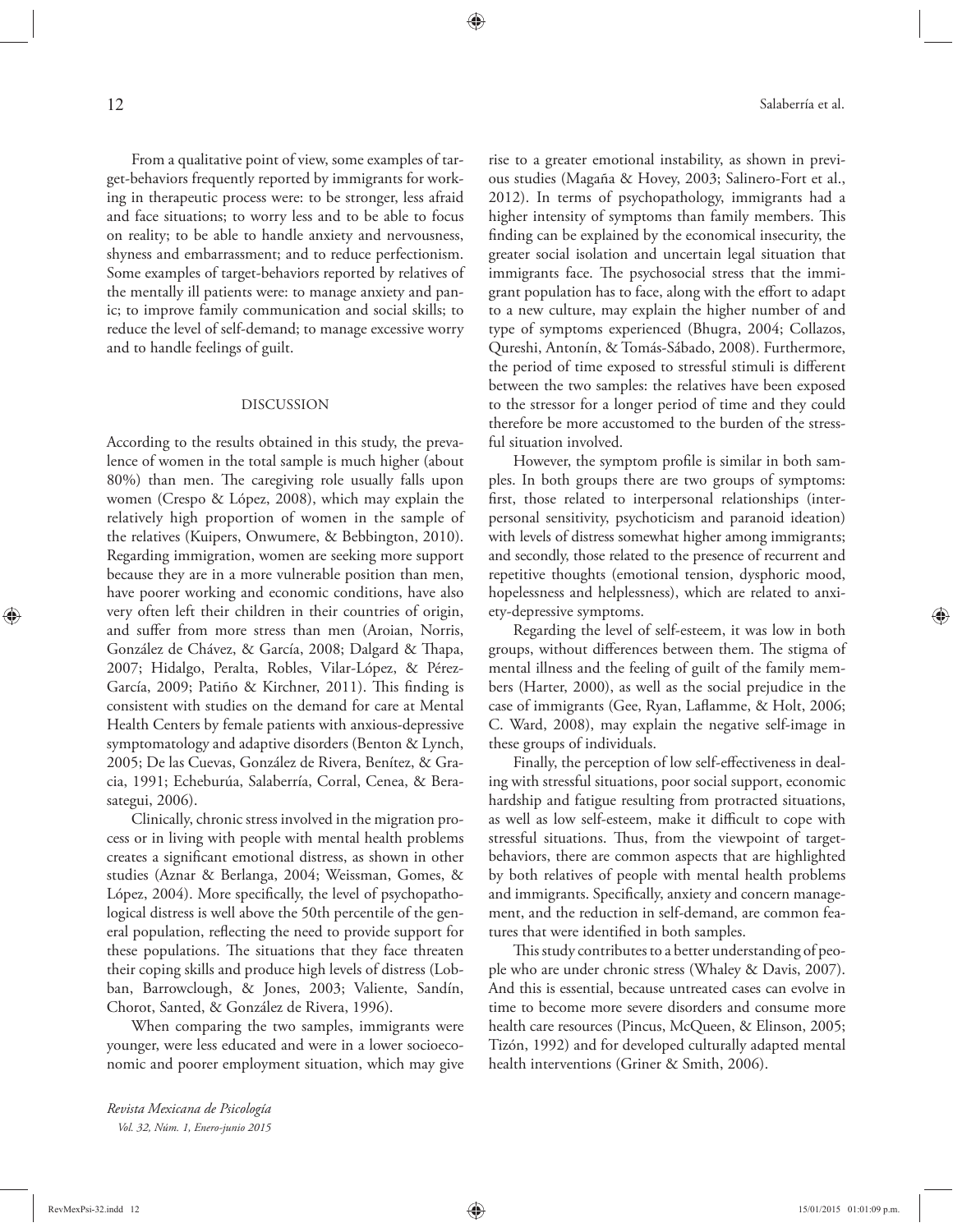Some limitations of this study are that the sample is not excessively large. Future studies could expand the sample size and establish various subgroups, specifying in the case of relatives the types of mental illness with which they have to live and in the case of immigrants the different backgrounds of the participants, with the aim of providing more specific and effective psychological treatments (Bernal, Jiménez-Chafey, & Domenech, 2009).

### **REFERENCES**

- Achotegui, J. (2008). Migración y crisis: El síndrome del inmigrante con estrés crónico y múltiple (síndrome de Ulises). *Avances en Salud Mental Relacional*, *7*, 1-28.
- American Academy of Child and Adolescent Psychiatry (2002). Facts for families. *Children of Alcoholics*, *17*, 1-2.
- Aroian, K. J., Norris, A. E., González de Chávez, M. A., & García, L. M. (2008). Gender differences in psychological distress among Latin American immigrants to the Canary Islands. *Sex Roles*, *59*, 107-118. http://dx.doi.org/10.1007/ s11199-008-9418-2
- Asociación Psiquiátrica Americana (2002). *Manual diagnóstico y estadístico de los trastornos mentales. Versión revisada. DSM-IV-TR.* Barcelona, Spain: Masson.
- Aznar, E., & Berlanga, A. (2004). *Guía práctica para el manejo de la esquizofrenia. Manual para la familia y el cuidador.* Madrid, Spain: Pirámide.
- Barrowclough, C., & Tarrier, N. (1992). *Families of schizophrenic patients: Cognitive- behavioural intervention*. London, uk: Chapman & Hall.
- Bayés, R., Arranz, P., Barbero, J., & Barreto, P. (1997). Propuesta de un modelo integral para una intervención terapéutica paliativa. *Medicina Paliativa*, *3*, 114-121.
- Benton, T. D., & Lynch, J. (2005). *Adjustment disorders* [web page]. Retrieved from www.emedicine.com/Med/topic3348.htm
- Bernal, G., Jiménez-Chafey, M. I., & Domenech R., M. M. (2009). Cultural adaptation of treatments: A resource for considering culture in evidence-based practice. *Professional Psychology: Research and Practice*, *40*, 361-368. http:// dx.doi.org/10.1037/a0016401
- Bhugra, D. (2004). Migration and mental health. *Acta Psychiatrica Scandinavica*, *109*, 243-258. http://dx.doi.org/10.1046/ j.0001-690X.2003.00246.x
- Botella, C., Baños, R. M., & Guillén, V. (2008). Una propuesta de tratamiento para los trastornos adaptativos: Creciendo en la adversidad (pp. 130-154). In C. Vázquez & G. Hervás (Eds.). *Psicología positiva aplicada.* Bilbao, Spain: Desclée de Brouwer.
- Breslau, J., Borges, G., Tancredi, D., Saito, N., Kravitz, R., Hinton, L., & Aguilar-Gaixola, S. (2011). Migration from Mexico to the United States and subsequent risk for depressive and anxiety disorders: A cross-national study. *Archives of General Psychiatry*, *68*, 428-433. http://dx.doi. org/10.1001/archgenpsychiatry.2011.21
- Carta, M. G., Balestrieri, M., Murru, A., & Hardoy, M. C. (2009). Adjustment disorder. Epidemiology, diagnosis and treatment. *Clinical Practice and Epidemiology in Mental Health*, *5*, 1-15. http://dx.doi.org/10.1186/1745-0179-5-15
- Chandler, R., Charles, T., & Yung-mei, T. (2001). Social factors influencing immigration attitudes: An analysis of data from the General Social Survey. *Social Science Journal*, *38*, 177- 188. http://dx.doi.org/10.1016/S0362-3319(01)00106-9
- Coffman, M. J., & Norton, C. K. (2010). Demands of immigration, health literacy, and depression in recent Latino immigrants. *Home Health Care Management & Practice*, *22*, 116-122. http://dx.doi.org/10.1177/1084822309347343
- Collazos, F., Qureshi. A., Antonín, M., & Tomás-Sábado, J. (2008). Estrés aculturativo y salud mental en la población inmigrante. *Papeles del Psicólogo*, *29*, 307-315.
- Crespo, M., & Labrador, F. J. (2003). *Estrés.* Madrid, Spain: Síntesis.
- Crespo, M., & López, J. (2008). *El estrés en cuidadores de mayores dependientes.* Madrid, Spain: Pirámide.
- Dalgard, O. S., & Thapa, S. B. (2007). Immigration, social integration and mental health in Norway, with focus on gender differences. *Clinical Practice and Epidemiology in Mental Health*, *3*, 24. http://dx.doi.org/10.1186/1745-0179-3-24
- De las Cuevas C., C., González de Rivera R., J. L., Benítez, M. S. H., & Gracia M., R. (1991). Perfil sintomático y diagnóstico en pacientes psiquiátricos ambulatorios. *Psiquis*, *12*, 326-336.
- Delgado, P., & Senín, M. C. (2011). Emigración y psicopatología. In J. F., Rodríguez Testal & P., Mesa (Eds.). *Manual de psicopatología clínica* (pp. 607-624)*.* Madrid, Spain: Pirámide.
- Derogatis, L. (1975). *The SCL-90-R. Administration, scoring and procedure manual II for revised version of the SCL-90-R.* Baltimore, MD, USA: John Hopkins University Press.
- Drake, R. E., O'Neal, E., & Wallach, M. A. (2008). A systematic review of psychosocial interventions for people with cooccurring severe mental and substance use disorders. *Journal of Substance Abuse Treatment*, *34*, 123-128. http://dx.doi. org/10.1016/j.jsat.2007.01.011
- Echeburúa, E. (1995). *Evaluación y tratamiento de la fobia social*. Barcelona, Spain: Martínez Roca.
- Echeburúa, E., & Corral, P. (1987). *Escala de conductas objetivo*. Unpublished manuscript.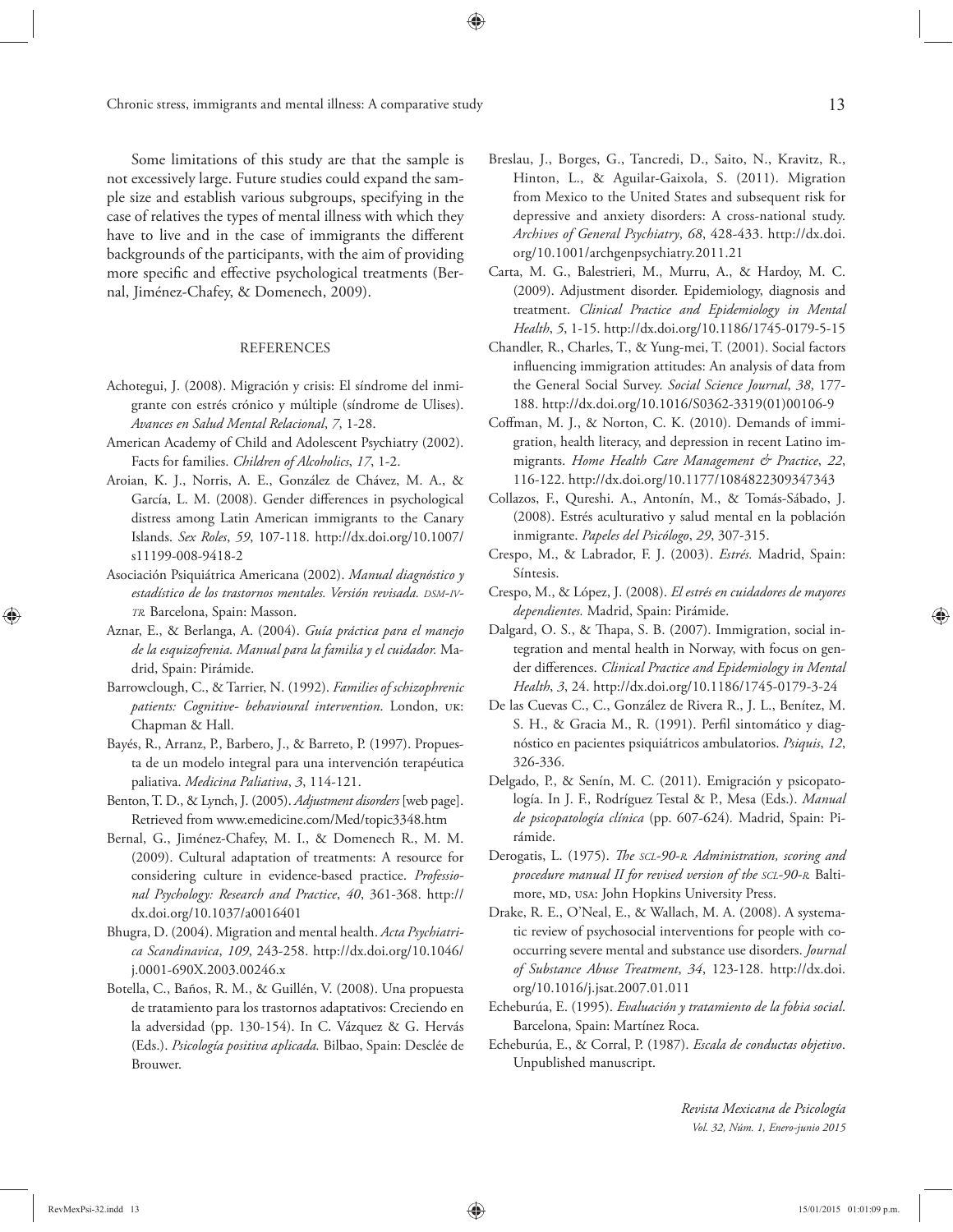- Echeburúa, E., Salaberría, K., Corral, P., Cenea, R., & Berasategui, T. (2006). Treatment of mixed anxiety depression disorder: Long-term outcome. *Behavioural and Cognitive Psychotherapy*, *34*, 95-101. http://dx.doi.org/10.1017/ S1352465805002511
- Farley, T., Galves, A., Dickinson, M., & Díaz, M. J. (2005). Stress, coping and mental health: A comparison of Mexican immigrants, Mexican-Americans, and Non-Hispanic whites. *Journal of Immigrant Health*, *3*, 213-220. http://dx.doi. org/10.1007/s10903-005-3678-5
- Gee, G. C., Ryan, A., Laflamme, D. J., & Holt, J. (2006). Self-reported discrimination and mental health status among African descendants, Mexican Americans, and other Latinos in the New Hampshire REACH 2010 initiative: The added dimension of immigration. *American Journal of Public Health*, *96*, 1821-1828. http://dx.doi.org/10.2105/AJPH.2005.080085
- Gimeno, A., Lafuente, M. J., & González, F. (2014). Análisis del proceso migratorio de las familias colombianas en España. *Escritos de Psicología*, *7*, 31-42. http://dx.doi.org/10.5231/ psy.writ. 2013.2111
- Griner, D., & Smith, T. B. (2006). Culturally adapted mental health interventions: A metanalytic review. *Psychotherapy*, *43*, 531-548. http://dx.doi.org/10.1037/0033-3204.43.4.531
- González de Rivera, J. L. (2002). *SCL-90-R. Cuestionario de 90*  síntomas. Adaptación española. Madrid, Spain: TEA.
- Harter, S. L. (2000). Psychological adjustment of adult children of alcoholics: A review of the recent empirical literature. *Clinical Psychology Review*, *20*, 311-337. http://dx.doi. org/10.1016/S0272-7358(98)00084-1
- Hidalgo, N., Peralta, M. I., Robles, H., Vilar-López, R., & Pérez-García, M. (2009). Estrés y psicopatología en mujeres inmigrantes: Repercusiones sobre la calidad de vida. *Psicología Conductual*, *17*, 595-607.
- Kinzie, J. D. (2006). Immigrants and refugees: The psychiatric perspective. *Transcultural Psychiatry*, *43*, 577-591. http:// dx.doi.org/10.1177/1363461506070782
- Kuipers, E., Onwumere, J., & Bebbington, P. (2010). Cognitive model of caregiving in psychosis. *British Journal of Psychiatry*, *196*, 259-265. http://dx.doi.org/10.1192/bjp. bp.109.070466
- Lazarus, R. S., & Folkman, S. (1986). *Estrés y procesos cognitivos.*  Barcelona, Spain: Martínez Roca (original 1984).
- Lobban, F., Barrowclough, C., & Jones, S. (2003). A review of the role of illness models in severe mental illness. *Clinical Psychology Review*, *23*, 171-196. http://dx.doi.org/10.1016/ S0272-7358(02)00230-1
- London School of Economics (2012). The abandoned illness. A report by the schizophrenia commission. Retrieved from http://www.schizophreniacommission.org.uk/the-report/
- Magaña, C. G., & Hovey, J. D. (2003). Psychosocial stressors associated with Mexican migrant farmworkers in the Midwest United States. *Journal of Immigrant Health*, *5*, 75-86. http:// dx.doi.org/10.1023/A:1022955825650
- Patiño, C., & Kirchner, T. (2011). Estrés migratorio y sintomatología depresiva: Rol mediador del afrontamiento. *Revista Mexicana de Psicología*, *28*, 151-160.
- Pérez-Sales, P. (2008). Trastornos adaptativos y reacciones de estrés. *Manual de Psiquiatría, 28*, 1-16. Retrieved from http://www.pauperez.cat/index2.php?option=com\_ docman&task=doc...
- Pincus, H. A., McQueen, L. E, & Elinson, L. (2005). Trastornos mentales subliminales. Recomendaciones nosológicas y de investigación. In K. A., Phillips, M. B., First & H. A., Pincus (Eds.), *Avances en el DSM. Dilemas en el diagnóstico psiquiátrico* (pp. 57-83). Barcelona, Spain: Masson.
- Rodríguez, L., Padilla, E. M., Caballero, R., & Rodríguez, J. (2002). Ansiedad en hijos de padres alcohólicos en tratamiento. *Psicothema*, *14*, 9-18.
- Rosenberg, A. (1965). *Society and the adolescent self-image.* New Jersey, nj, usa: Princenton.
- Salaberría, K., Corral, P., Sánchez, A., & Larrea, E. (2008). Características sociodemográficas, experiencias migratorias y salud mental en una unidad de apoyo psicológico a inmigrantes. *Anuario de Psicología Clínica y de la Salud*, *4*, 5-14.
- Salinero-Fort, M. Á., Jímenez-García, R., Del Otero-Sanz, L., De Burgos-Lunar, C., Chico-Moraleja, R. M., Martín-Madrazo, C., & Gómez-Campelo, P. (2012). Immigration group. Self-reported health status in primary health care: The influence of immigration and other associated factors. *Plos One, 7,* e3842. http://dx.doi.org/10.1371/journal. pone.0038462
- Sánchez del Hoyo, P., & Sanz, L. J. (2004). Hijos de padres psicóticos. Revisión bibliográfica: Implicaciones preventivas, de apoyo y terapéuticas. *Psicopatología y Salud Mental*, *4*, 99-107.
- Sandín, B. (2003). El estrés: Un análisis basado en el papel de los factores sociales. *Revista Internacional de Psicología Clínica y de la Salud*, *3*, 141-157.
- Steel, Z., Silove, D., Brooks, R., Momartin, S., Alzuhairi, B., & Susljik, I. (2006). Impact of immigration detention and temporary protection on the mental health of refugees. The British Journal of Psychiatry: The Journal of Mental Science, *188*, 58-64. http://dx.doi.org/10.1192/bjp.bp.104.007864
- Stefani, D., Seidmann, S., Pano, C. O., Acrich, L., & Bail, P. V. (2003). Los cuidadores familiares de enfermos crónicos: Sentimiento de soledad, aislamiento social y estilo de afrontamiento. *Revista Latinoamericana de Psicología*, *35*, 55-65.
- Talarn, A., Navarro, N., Rossell, L., & Rigat, A. (2006). Propuesta de especificadores diagnósticos vinculados al estrés y

*Revista Mexicana de Psicología Vol. 32, Núm. 1, Enero-junio 2015*